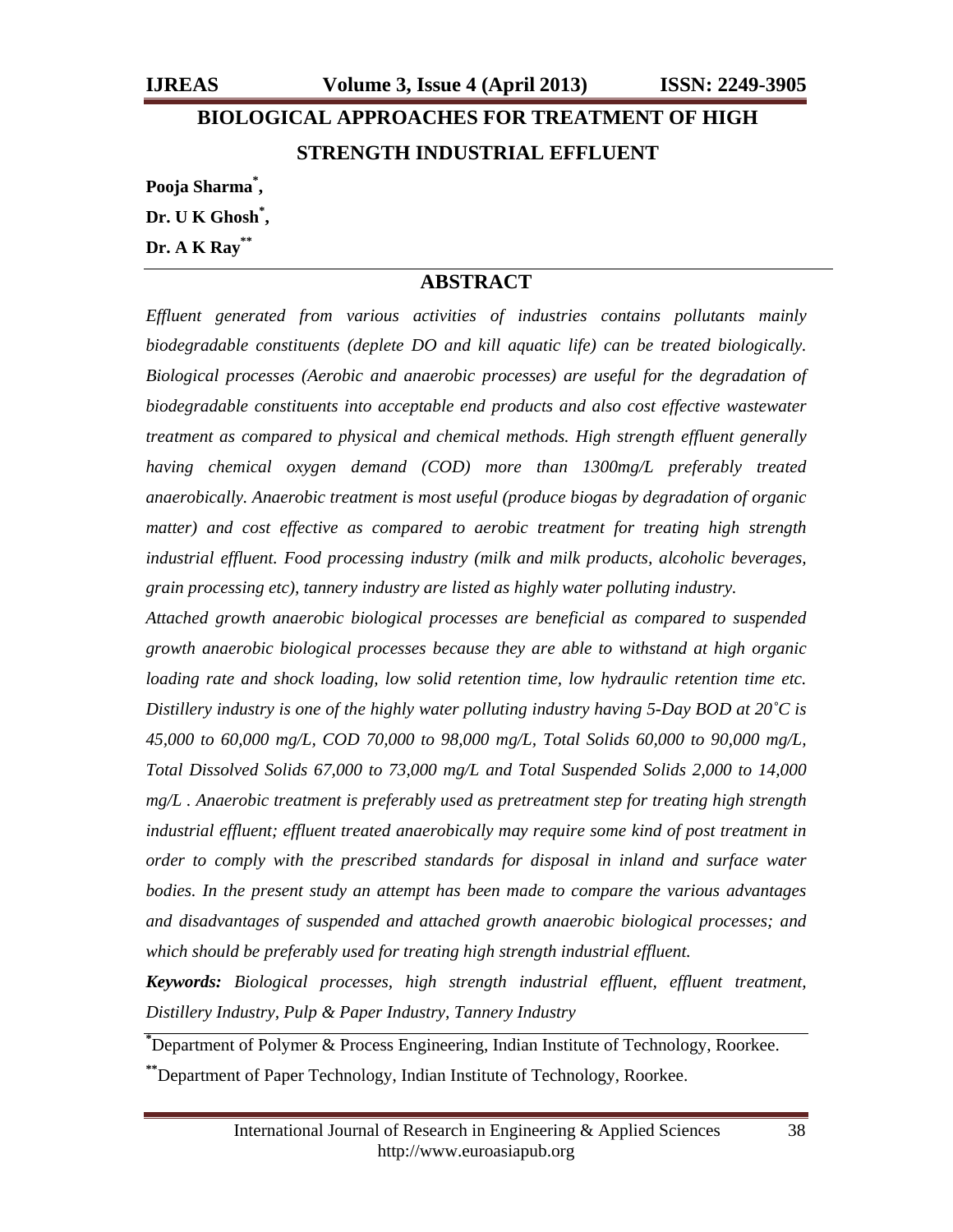## **INTRODUCTION**

Effluent generated from various industrial activities contain numerous pollutants such as pH, BOD (Biochemical Oxygen Demand),COD (Chemical Oxygen Demand), Chloride, Total Nitrogen, Total Phosphorus, Color, Sulfates, Oil & grease, Total Solids, Organic acids etc. The disposal of untreated industrial wastewater causes environmental pollution. Hence the effluent generated from various industrial activities contains high organic and inorganic substances so comprehensive treatment should be required to meet the prescribed standard prior to disposal into inland and surface water bodies. Sometimes industrial effluent is treated along with sewage but pretreatment should be required before disposal into municipal collection system e.g., distillery effluent is highly acidic in nature pH 4.5, pretreatment should be required for pH adjustment otherwise if directly dispose in municipal collection system effects on biological activity which degrade biodegradable organic compounds. In the present work we are concerned with high strength effluents generated from industries such as distillery, tannery, fertilizer, cane sugar etc, the effluent generated is highly polluted and highly organic in nature, anaerobic treatment is required as pretreatment step for degradation of organic compounds followed by aerobic treatment.

## **COMPARISON BETWEEN AEROBIC AND ANAEROBIC TREATMENT**

Biological treatment is classified into aerobic process (micro-organism degrade biodegradable constituents in the presence of oxygen) and anaerobic processes (microorganism degrade organic matter in the absence of oxygen). Aerobic and anaerobic treatment processes are further classified into suspended and attached growth biological treatment processes. If wastewater Chemical Oxygen Demand (COD) greater than 1500-2000 mg/L than anaerobic treatment is preferred for the degradation of organic matter. After anaerobic treatment some kind of post treatment should be required prior to disposal because effluent quality is not as good as treated with aerobic.**[8]**

Anaerobic treatment process is highly efficient as compare to aerobic

- Production of useful product methane from the biodegradation of organic matter
- High removal efficiency
- For high pathogen kill
- Low energy consumption
- Low nutrient requirement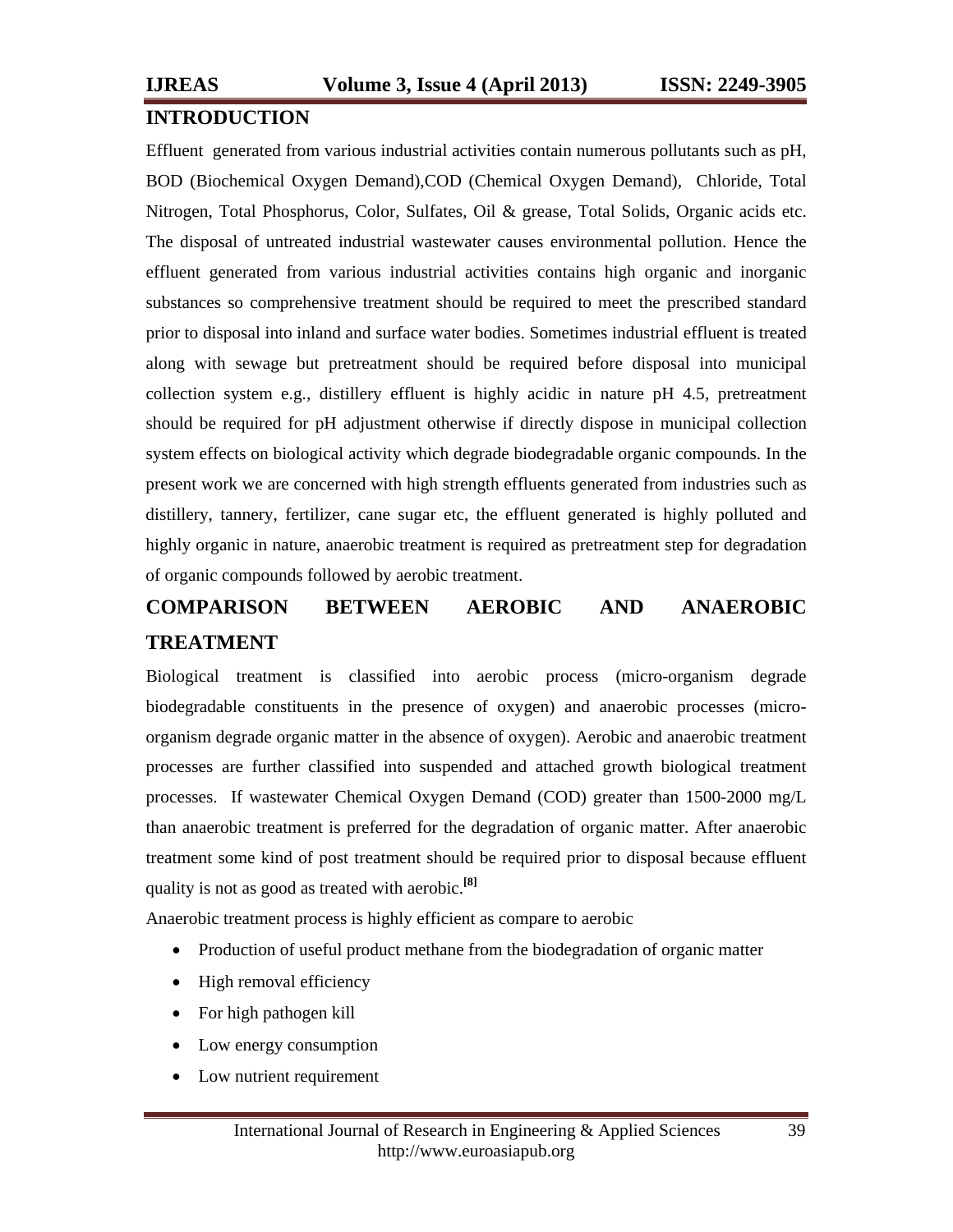- Low reactor volume
- Low biomass yield

If we treat high strength industrial effluent with aerobic treatment results into high reactor volume, high energy requirement (for aeration), high nutrient requirement and also high sludge generation and also increase the overall cost due to facility required for sludge stabilization.

| Feature                         | Aerobic                    | Anaerobic                      |  |  |
|---------------------------------|----------------------------|--------------------------------|--|--|
| Organic removal efficiency      | High                       | High                           |  |  |
| <b>Effluent</b> quality         | Excellent                  | Moderate to poor               |  |  |
| Organic loading rate            | Moderate                   | High                           |  |  |
| Sludge production               | High                       | Low                            |  |  |
| Nutrient requirement            | High                       | Low                            |  |  |
| Alkalinity requirement          | Low                        | for certain industrial<br>High |  |  |
|                                 |                            | waste                          |  |  |
| Energy requirement              | High                       | Low to moderate                |  |  |
| Temperature sensitivity         | Low                        | High                           |  |  |
| Start up time                   | 2-4 weeks                  | 2-4 months                     |  |  |
| Odor                            | less opportunity for odor  | Potential odor problem         |  |  |
| Bioenergy and nutrient recovery | N <sub>o</sub>             | Yes                            |  |  |
| Mode of treatment               | total(depending<br>on      | essentially pretreatment       |  |  |
|                                 | feedstock characteristics) |                                |  |  |

## **Table1: Comparison of aerobic and anaerobic treatment [2]**

**Source: Chan Y.J.** *et al***.(2009)** 

# **SUSPENDED AND ATTACHED GROWTH ANAEROBIC BIOLOGICAL WASTEWATER TREATMENT PROCESSES**

Anaerobic processes basically involve three steps

1 Hydrolysis: that involve breakdown of complex organic material into simple monomeric unit that can be easily fermented by acidogens

2 Fermentation: In this step solubilised organic material is fermented to acetate, hydrogen and carbon dioxide, which are precursor of methane formation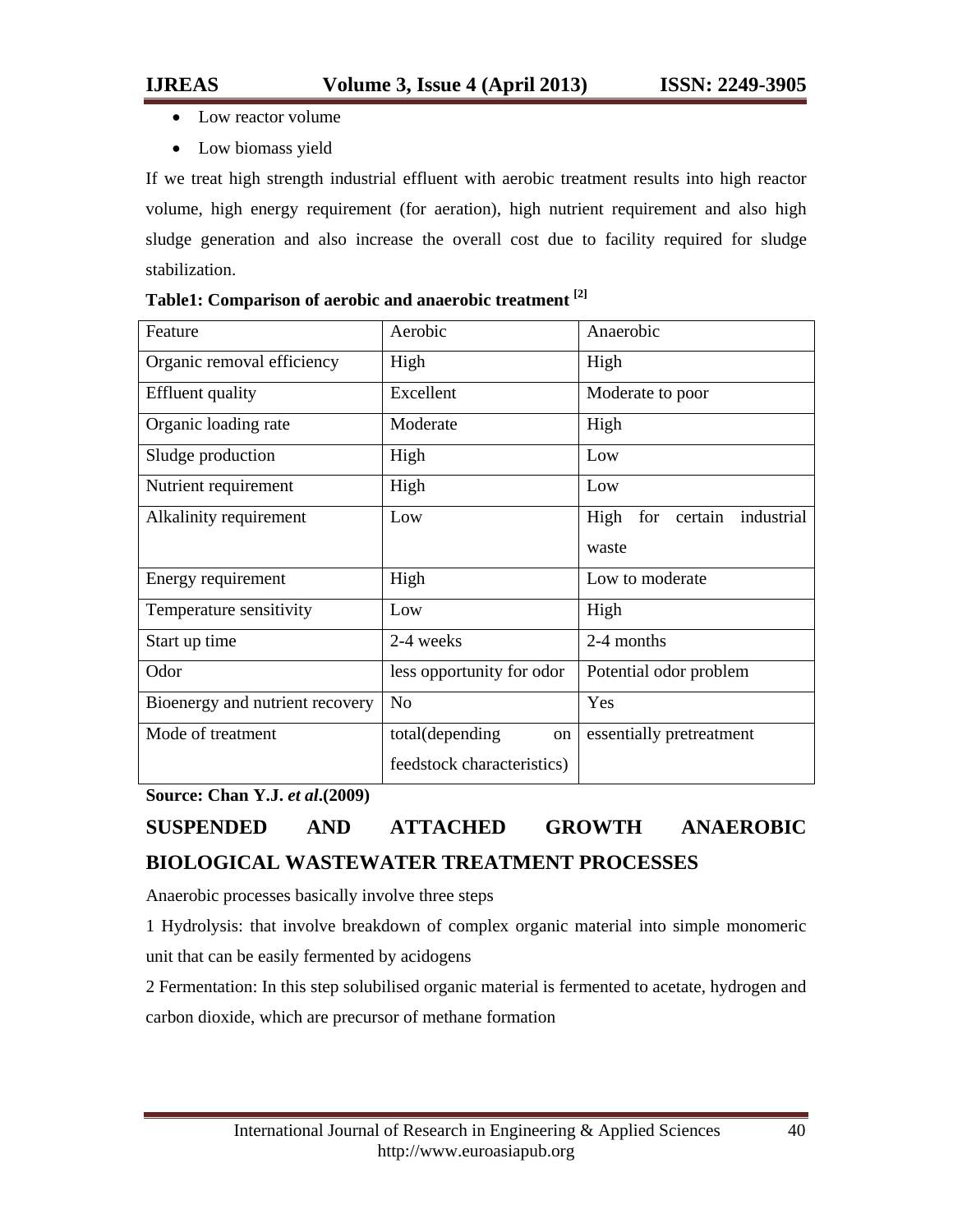3. Methanogensis: In this steps acetate split in to methane and carbon dioxide by aceticlastic methanogens and acetogens use carbon dioxide to oxidize hydrogen to form acetic acid. Acetic acid is further converted to methane**. [8]**

In the Suspended attached growth biological treatment process microorganisms remain in suspension either by mixing or some other mechanism to remain in suspension. Mixing is provided so that organic matter become properly in contact with micro-organisms, also uniformity of the proper conditions (temperature) for microbial survival. Whereas in attached growth biological treatment processes micro-organisms or biofilm is attached to some inert medium, wastewater is uniformly distributed above the surface of the biofilm so that organic matter properly gets in contact with micro-organisms.

# **CLASSIFICATION OF ANAEROBIC BIOLOGICAL TREATMENT PROCESSES [8]**

### **Suspended Growth Anaerobic Biological Wastewater Treatment Processes**

Complete Mix Suspended Growth Anaerobic Digester, Anaerobic Contact Process, Anaerobic Sequencing Batch Reactor, Continuous Stirred Tank Reactor (CSTR)

### **Attached Growth Anaerobic Biological Wastewater Treatment Processes**

Upflow Packed Bed Attached Growth Reactor, Upflow Attached Growth Anaerobic Expanded Bed Reactor, Attached Growth Anaerobic Fluidized Bed Reactor, Downflow Attached Growth Anaerobic Processes

## **Anaerobic Sludge Blanket Processes**

Upflow Sludge Blanket Reactor Process (UASB), Anaerobic Baffled Reactor, Anaerobic Migrating Blanket Reactor

### **Other Anaerobic Treatment Processes**

Covered Anaerobic Lagoon Process, Membrane Separation Anaerobic Treatment Process Attached growth anaerobic biological wastewater treatment processes are advantageous as compare to suspended growth anaerobic biological wastewater treatment processes

- Because it is able to withstand at high organic loading rates
- Resistance to shock loadings
- Low HRT
- Less energy required

In the suspended growth anaerobic biological wastewater treatment processes , the process is operated for several day as compare to attached growth hence high Hydraulic Retention time (HRT) & Solid Retention time (SRT), Process failure is observed under transient conditions,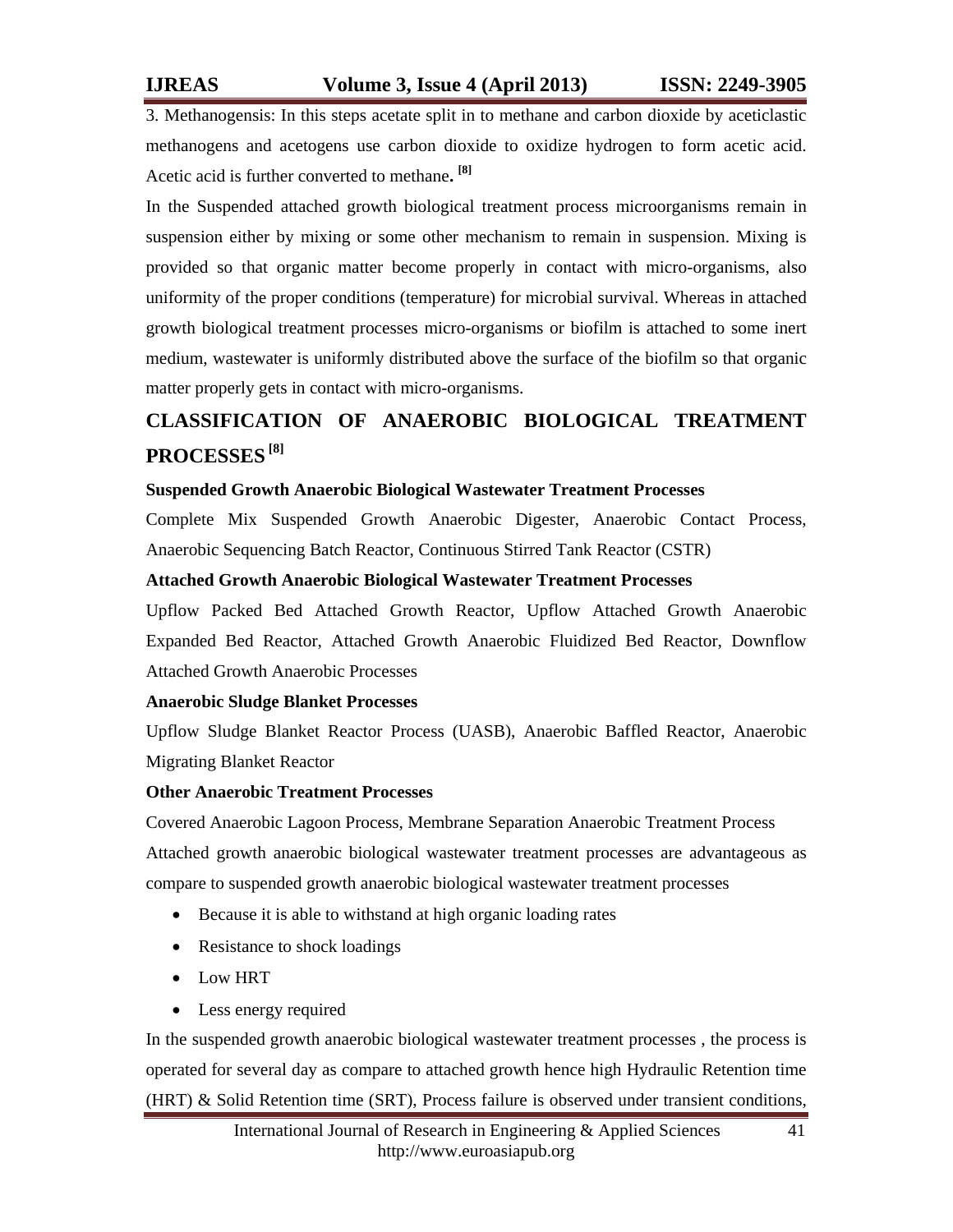Sludge wastage along effluent is observed, and also expensive due to aeration and also long residence time. These are the main disadvantages of suspended growth biological wastewater treatment process over attached growth anaerobic processes.

For the treatment of high strength industrial effluent integrated anaerobic – aerobic bioreactors are used they are cost effective and highly efficient (results in reduction of overall cost of process).

| References                   | <b>CPCB</b>                    | Modi                     | Kongjo<br>al.<br>et      |  |
|------------------------------|--------------------------------|--------------------------|--------------------------|--|
|                              |                                | P.N.(2001)               | (2008)                   |  |
| Characteristics              | Distillery Industry            | Cane<br>sugar            | Tannery Industry         |  |
|                              |                                | industry                 |                          |  |
| pH                           | $4.3 - 5.3$                    | $4.6 - 7.1$              | $7 - 8.7$                |  |
| Total Solids (TS)            | 60,000-90,000                  | 870-3500                 |                          |  |
| Solids<br>Suspended<br>Total | 2,000-14,000                   | 220-800                  | 600-955                  |  |
| (TSS)                        |                                |                          |                          |  |
| Dissolved<br>Solids<br>Total | 67,000-73,000                  |                          | 13300-19700              |  |
| (TDS)                        |                                |                          |                          |  |
| Solids<br>Volatile<br>Total  | 45000-65000                    | 400-2200                 | $\blacksquare$           |  |
| (TVS)                        |                                |                          |                          |  |
| <b>COD</b>                   | 70000-98000                    | 600-4380                 | 4100-6700                |  |
| <b>BOD</b>                   | 45000-60000                    | 300-2000                 | 630-975                  |  |
| <b>Total Nitrogen</b>        | 1000-1200                      | $10.0 - 40.0$            | $\blacksquare$           |  |
| Chloride                     | 5000-8000                      | $\blacksquare$           | $\blacksquare$           |  |
| Sulphate                     | 2000-5000                      | $\blacksquare$           | $\overline{\phantom{a}}$ |  |
| Acidity                      | 8000-16000                     | $\overline{\phantom{0}}$ | $\blacksquare$           |  |
| Temperature                  | $70^{\circ}$ C-80 $^{\circ}$ C | $\overline{\phantom{a}}$ | $\overline{\phantom{a}}$ |  |

| Table 2: Wastewater Characteristics of Untreated High Strength Industrial effluents |  |  |
|-------------------------------------------------------------------------------------|--|--|
|                                                                                     |  |  |

## **Table 3: Treatment efficiency of Integrated Anaerobic and aerobic units [2]**

| <b>Type</b> | <b>Type</b> | of   Influent   Total |                |                                |        | Anaerobi   Aerobi   Reference |
|-------------|-------------|-----------------------|----------------|--------------------------------|--------|-------------------------------|
|             | wastewater  | <b>COD</b>            | $\mathbf{COD}$ | $ c \quad COD \,  c \quad COD$ |        |                               |
|             |             | (mg/L)                | remov          | removal                        | remova |                               |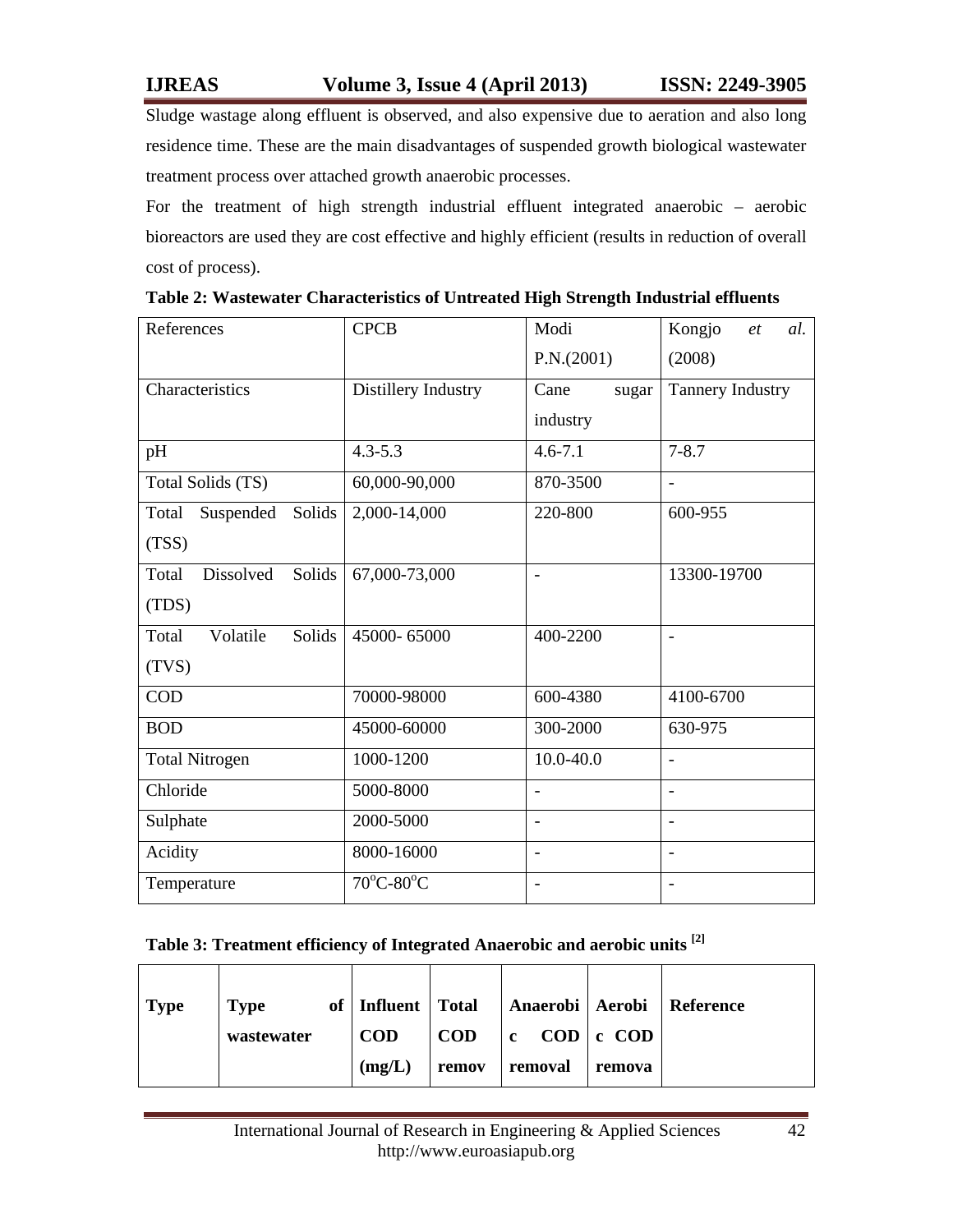| <b>IJREAS</b>                          | Volume 3, Issue 4 (April 2013)           |               |                |           |       | <b>ISSN: 2249-3905</b>                           |  |
|----------------------------------------|------------------------------------------|---------------|----------------|-----------|-------|--------------------------------------------------|--|
|                                        |                                          |               | al $(\% )$     | (%)       | 1(%)  |                                                  |  |
| UASB+<br><b>CSTR</b>                   | Pulp $\&$<br>paper<br>industry           | 5500-<br>6600 | 91             | 85        |       | <b>Tezel</b><br>U.<br>$e$ t<br>al. (2001)        |  |
| $UASB+$<br><b>CSTR</b>                 | Pharmaceutical<br>industry<br>wastewater | 3000          | 97             | 68-89     | 71-85 | D.T.<br><b>Sponza</b><br><i>et</i><br>al. (2007) |  |
| $UASB+$<br>AS                          | Olive mill $w/w+$<br>municipal w/w       | 1800-<br>4400 | 95-96          | 70-90     | $>60$ | <b>Gizgis</b><br>N.<br>$e$ t<br>al. (2006)       |  |
| $UASB+$<br><b>AS</b>                   | Starch industry<br>W/W                   | 20000         | $\blacksquare$ | 77-93     | 64    | <b>Sklyar</b><br>V.<br>$e$ t<br>al. (2003)       |  |
| $CSTR+$<br><b>Activate</b><br>d Sludge | olive<br>Green<br>debittering w/w        | 23500         | 83.5           | 37.4-48.9 | 73.6  | <b>Aggelis</b><br>$G.G.$ et<br>al. (2001)        |  |

**Source: Chan. Y.J.***et.al***.(2009)** 

## **CONCLUSIONS**

Integrated anaerobic and aerobic units are highly cost effective and efficient for treating high strength industrial effluents and also comparison between suspended and attached growth processes shows that attached growth biological treatment processes are cost effective as compare to suspended growth biological wastewater treatment processes. However anaerobic processes are most suitable for treating high strength industrial effluent and also for sludges; and production of methane (useful fuel) by the degradation organic compounds and also for stabilization of sludges.

## **REFERENCES:**